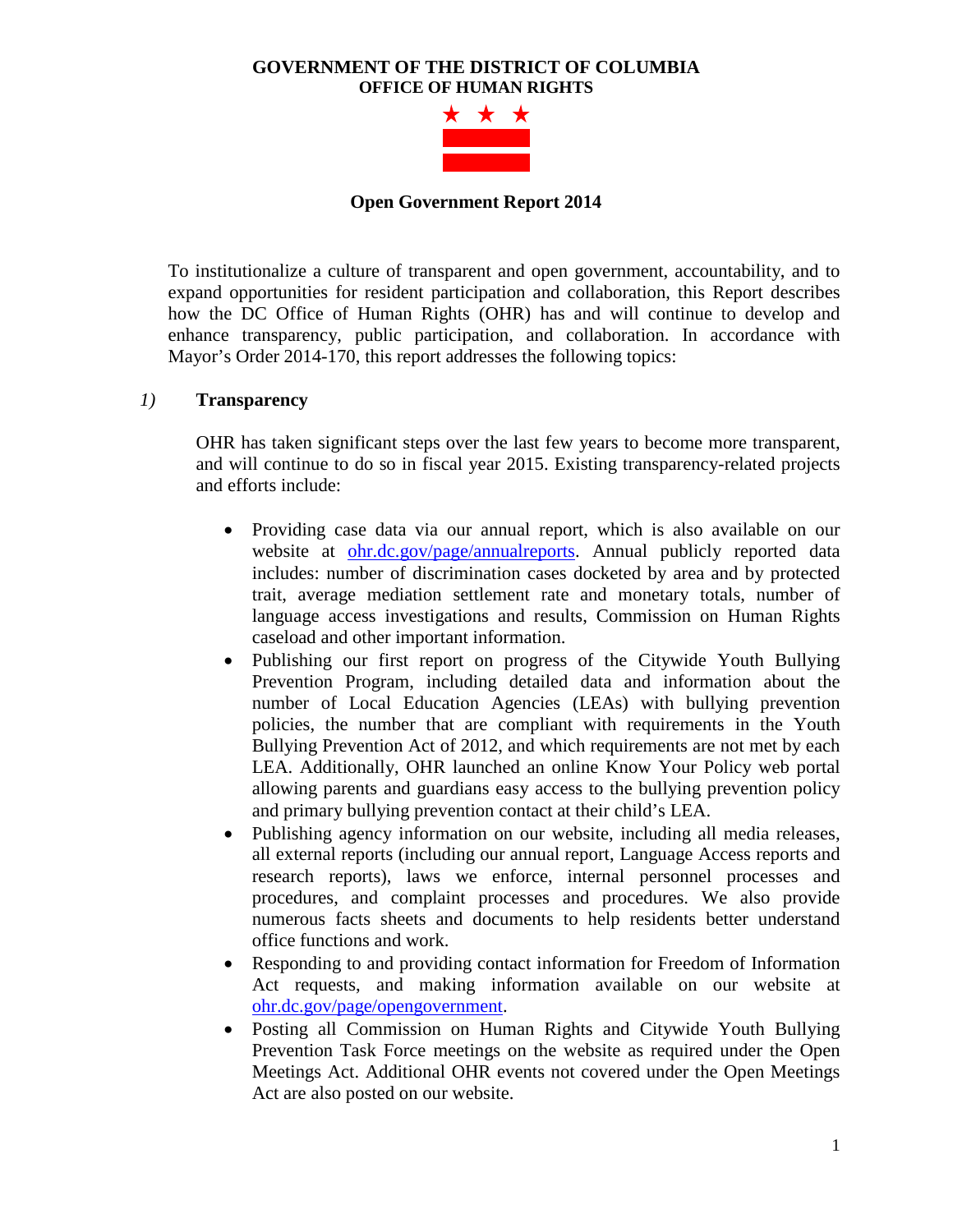- Posting meeting minutes from the Commission on Human Rights open meetings.
- Working closely with the Office of the City Administrator (OCA) and the Office of the Chief Technology Officer (OCTO) to identify a significant number of datasets that OCA and OCTO expect to publish online later this year. If no dataset from our agency is selected to be included in this 2014 release, we will continue to work with OCA and OCTO to identify datasets appropriate to publish in 2015. In the future, requirements for open data reporting will be provided by the Chief Data Officer.

In addition to continuing the above transparency-related projects, OHR plans to implement the following efforts:

- Providing the number of inquiries made to the office regarding discrimination, to provide a fuller picture of the number of complaints the agency receives in a fiscal year.
- Releasing more detailed geographic data about the cases docketed with our office, including the number of cases filed by residents in each ward, and the wards in which respondents are located.
- Publishing our first Citywide Bullying Prevention Program annual report, which goes beyond the aforementioned school-specific data to include policyrelated information on youth-serving government agencies and their grantees.
- Increasing available information about cases before the Commission on Human Rights, including criminal background cases, number of cases certified for the Commission and number of decisions rendered.
- Providing live webcasts of open meetings of the Commission on Human Rights and Mayor's Citywide Youth Bullying Prevention Task Force, including archive webcasts of the meetings online.
- Posting meeting minutes from open meetings of the Mayor's Citywide Youth Bullying Prevention Task Force.

# *2)* **Public Engagement and Participation**

OHR has dramatically increased its public engagement and participation efforts over the past year, and continued existing efforts, which includes:

- Hiring a Community Outreach Coordinator focused on engaging the public to educate them about civil rights in the District and to receive feedback on OHR's work and opportunities to improve. The Coordinator also attends the meetings of non-profit organizations, Advisory Neighborhood Commissions, tenant groups and other community organizations to explain the agency, answer questions and receive feedback.
- Increasing our housing discrimination outreach efforts significantly, with a 400 percent increase in the number of housing-related events, trainings and meetings we have attended.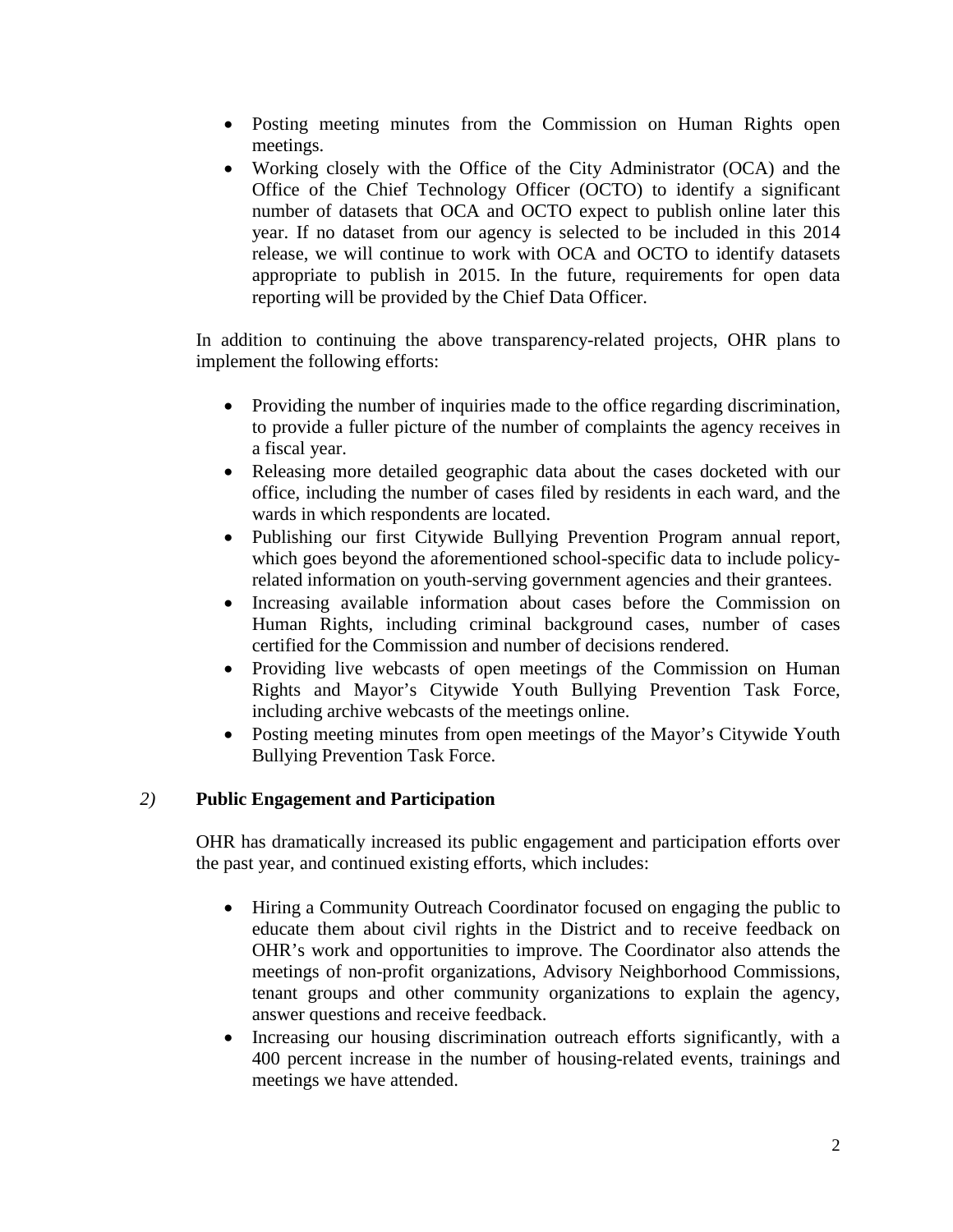- Posting agency information, events and other engagement opportunities on our website, our social media platforms and through our email listserv.
- Providing information online and through social media about how to submit information during open comment periods for revising regulations related to the Youth Bullying Prevention Act of 2012 and the Language Access Act of 2004.
- Developing new, innovative and efficient methods for reporting discrimination by taxicabs, and single-stall public bathrooms that are notcompliant with a requirement they be gender-neutral. OHR partnered with the DC Taxicab Commission (DCTC) to create a joint, simplified form for reporting taxicab discrimination, and allowed people to file complaints about bathrooms via our Twitter handle or by using the hashtag #SafeBathroomsDC. More about the taxicab discrimination form is available at [ohr.dc.gov/taxis.](http://ohr.dc.gov/taxis) More about the SafeBathroomsDC campaign is available at [ohr.dc.gov/bathrooms.](http://ohr.dc.gov/bathrooms)
- Creating a new general brochure that more clearly describes the agency for the general public, and developing numerous fact sheets in multiple languages to help describe the OHR complaints process, the Language Access Program and the Citywide Youth Bullying Prevention Program.
- Launching language support pages in Amharic, Chinese, French, Korean, Spanish and Vietnamese, which provide basic OHR information and vital documents in those languages.
- Responding to all requests made via the "Ask the Director" email address within two business days.

In addition to continuing the above efforts, in fiscal year 2015 OHR is considering:

- Creating new, more efficient methods for reporting certain categories of discrimination complaints.
- Developing additional FAQ sheets for our programs and for new laws we enforce.

# *3)* **Collaboration**

OHR has increased its collaboration with other government agencies and community organizations in the last year, including:

• Launching the Human Rights Liaison training initiative, bringing key staff from community organizations into a full-day training to learn about District civil rights laws, tips for identifying discrimination, and the OHR complaint process. The training programs – which have trained almost 30 individuals from almost as many organizations – aims to engage community organizations in our work and provide them with the information necessary to assist their clients when discrimination may have occurred.